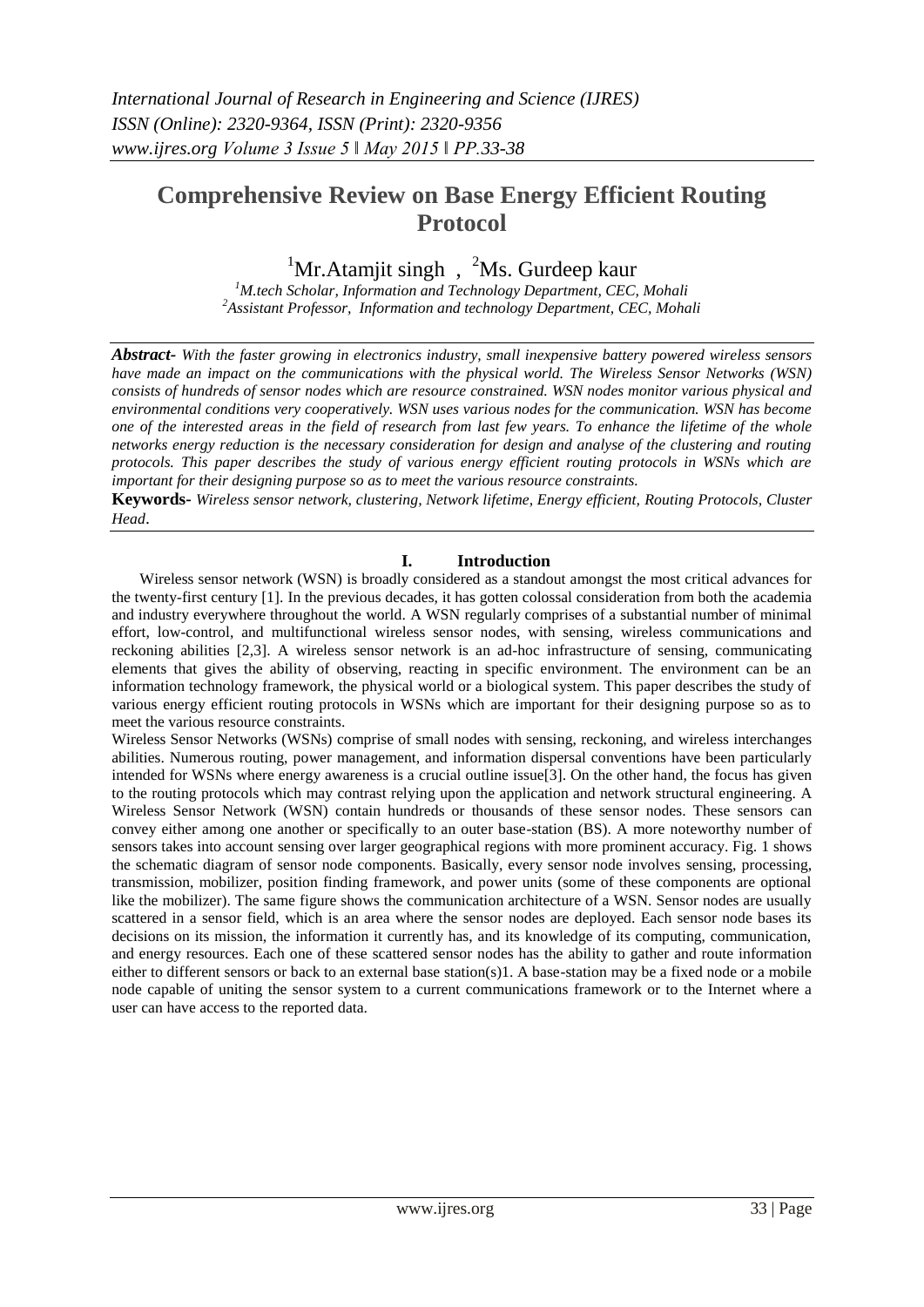

Figure 1: The components of a sensor node

Routing in WSNs is extremely difficult task due to the inherent qualities that recognize these systems from different other wireless networks like mobile ad hoc networks or cellular systems. Networking unattended sensor nodes may have profound effect on the efficiency of many military and civil applications such as target field imaging, intrusion detection, weather monitoring, security and tactical surveillance, distributed computing, detecting ambient conditions such as temperature, movement, sound, light, or the presence of certain objects, inventory control, and disaster management.

## **II. Network Design Objectives**

Most sensor networks are application particular and have diverse application prerequisites. In this manner, all or part of the accompanying principle plan targets is considered in the configuration of sensor systems:

- **Small node size:** Since sensor nodes are generally conveyed in a brutal or unfriendly environment in extensive numbers, reducing node size can encourage node arrangement. It will likewise decrease the power utilization and expense of sensor nodes.
- Low node cost: Since sensor nodes are generally conveyed in a cruel or threatening environment in huge numbers and can't be reused, decreasing expense of sensor nodes is imperative and will come about into the expense diminishment of entire system
- Low power utilization: Since sensor nodes are powered by battery and it is regularly extremely troublesome or even difficult to charge or energize their batteries, it is significant to decrease the power utilization of sensor nodes such that the lifetime of the sensor nodes, additionally the entire system is delayed.
- **Reliability:** Network protocols intended for sensor networks must give error control and remedy mechanisms to guarantee reliable information conveyance over noisy, error-prone, and time-varying wireless channels.
- **Fault tolerance:** Sensor nodes are inclined to disappointments because of harsh organization situations and unattended operations. In this manner, sensor nodes ought to be fault tolerant and have the capacity of selftesting, adjusting toward oneself, repairing toward oneself, and recovering toward oneself.
- **Security:** A sensor network ought to acquaint effective security mechanisms to prevent the data information in the network or a sensor node from unapproved access or malicious attacks.
- **QoS support:** In sensor networks, different applications may have different quality-of-service (QoS) requirements in terms of delivery latency and packet loss. Thus, network protocol design should consider the QoS requirements of specific applications.

# **III. Routing Challenges and Design Issues in WSNs**

In spite of the incalculable utilizations of WSNs, these systems have a few confinements, e.g., constrained energy supply, restricted processing power, and restricted bandwidth of the wireless connections joining sensor nodes. One of the principle outline objectives of WSNs is to complete information correspondence while attempting to delay the lifetime of the system and prevent connectivity degradation by utilizing aggressive energy management techniques. The outline of routing protocols in WSNs is affected by numerous testing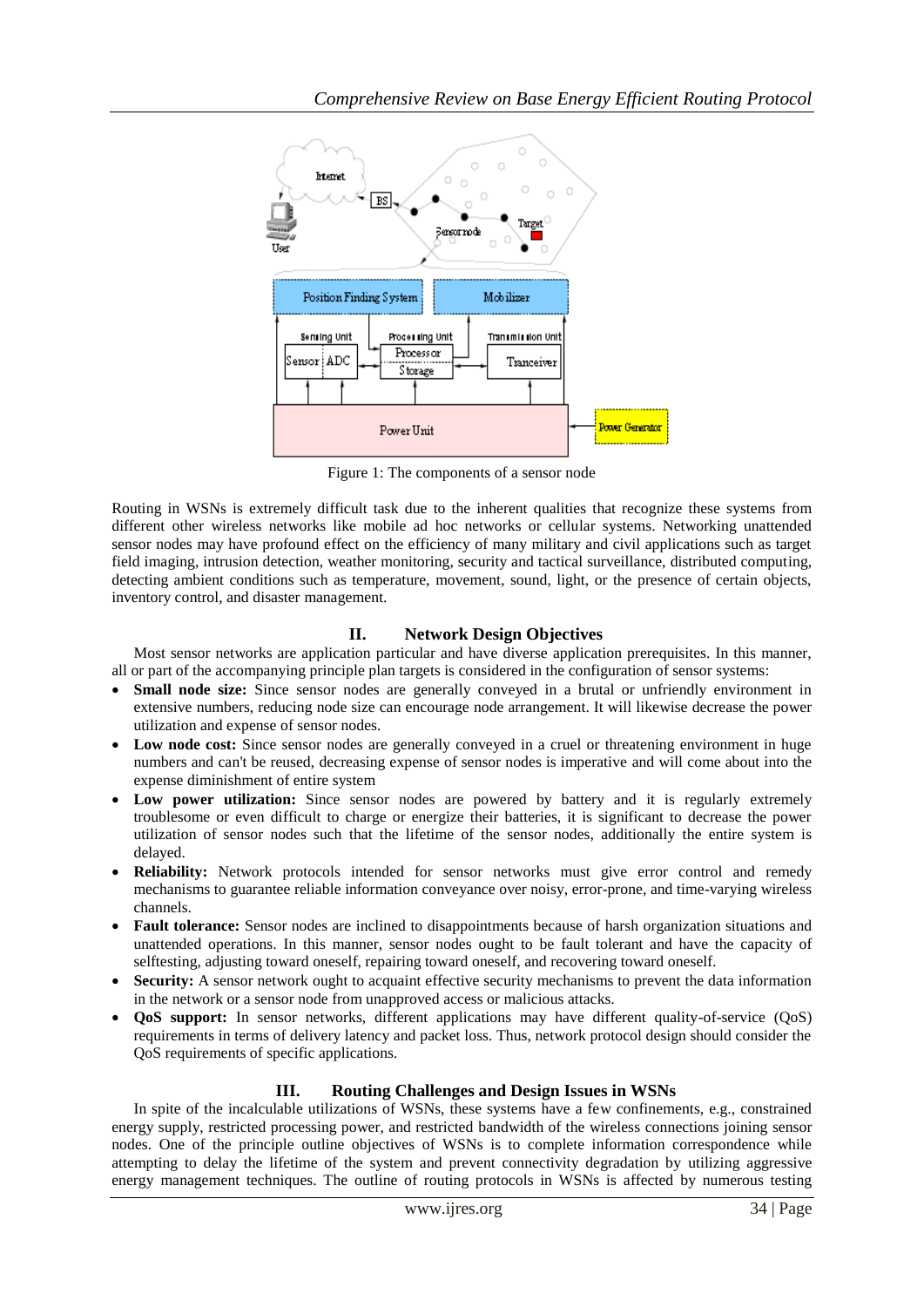variables. These elements must be overcome before productive correspondence can be attained to in WSNs. we condense a portion of the steering difficulties and outline issues that influence routing process in WSNs.

- **Node deployment**: Node deployment in WSNs is application dependent and influences the execution of the routing protocol. The deployment can be either deterministic or randomized. In deterministic organization, the sensors are manually placed and information is directed through pre-determined ways. On the other hand, in arbitrary node deployment, the sensor nodes are scattered haphazardly making a base in a specially appointed way.
- **Energy consumption without losing accuracy:** Sensor nodes can go through their constrained supply of energy performing calculations and transmitting information in a wireless environment. As such, energyconserving forms of communication and processing are fundamental. Sensor node lifetime demonstrates an in number reliance on the battery lifetime [4]. In a multihop WSN, each node assumes a double part as information sender and information switch. The breaking down of some sensor nodes because of power failure can result in huge topological changes and may oblige rerouting of packets and rearrangement of the system.
- **Sensor locations:** Another test that confronts the configuration of routing protocols is to deal with the areas of the sensors. The vast majority of the proposed conventions expect that the sensors either are outfitted with worldwide situating framework (GPS) beneficiaries or utilize some restriction strategy [5] to find out about their areas.
- **Coverage:** In WSNs, every sensor node acquires a certain perspective of nature. A given sensor's perspective of nature is constrained both in extent and in exactness; it can just cover a restricted physical range of the earth. Thus, region scope is additionally an essential configuration parameter in WSNs.

## **IV. Routing Protocols in WSNs**

In this section, we survey the state-of-the-art routing protocols for WSNs. In general, routing in WSNs can be divided into flat-based routing, hierarchical-based routing, and location-based routing depending on the network structure. In flat-based routing, all nodes are typically assigned equal roles or functionality. In hierarchical-based routing, however, nodes will play different roles in the network. In location-based routing, sensor nodes positions are exploited to route data in the network.

These protocols can be further classified into multipath-based, query-based, negotiation-based, QoS-based, or coherent-based routing techniques depending on the protocol operation. In addition to the above, routing protocols can be classified into three categories, namely, proactive, reactive, and hybrid protocols depending on how the source finds a route to the destination. In proactive protocols, all routes are computed before they are really needed, while in reactive protocols, routes are computed on demand. Hybrid protocols use a combination of these two ideas. When sensor nodes are static, it is preferable to have table driven routing protocols rather than using reactive protocols. A significant amount of energy is used in route discovery and setup of reactive protocols.

Routing in wireless sensor networks differs from conventional routing in fixed networks in various ways. There is no infrastructure, wireless links are unreliable, sensor nodes may fail, and routing protocols have to meet strict energy saving requirements [6]. Many routing algorithms were developed for wireless networks in general. All major routing protocols proposed for WSNs may be divided into seven categories as shown in Table 1. Some of few protocols are reviewed as follows.

| <b>CATAGORY</b>                 | <b>REPRESENTATIVE PROTOCOLS</b>                                |  |  |  |
|---------------------------------|----------------------------------------------------------------|--|--|--|
| <b>Location-based Protocols</b> | MECN, SMECN, GAF, GEAR, Span, TBF, BVGF, GeRaF                 |  |  |  |
| Data-centric Protocols          | SPIN, Directed Diffusion, Rumor Routing, COUGAR, ACQUIRE,      |  |  |  |
|                                 | EAD, Information-Directed Routing, Gradient- Based Routing,    |  |  |  |
|                                 | Energy-aware Routing, Information-Directed Routing, Quorum-    |  |  |  |
|                                 | Based Information Dissemination, Home Agent Based Information  |  |  |  |
|                                 | Dissemination                                                  |  |  |  |
| <b>Hierarchical Protocols</b>   | LEACH, PEGASIS, HEED, TEEN, APTEEN                             |  |  |  |
| <b>Mobility-based Protocols</b> | SEAD, TTDD, Joint Mobility and Routing, Data MULES,            |  |  |  |
|                                 | Dynamic Proxy Tree-Base Data Dissemination                     |  |  |  |
| Multipath-based Protocols       | Sensor-Disjoint Multipath, Braided Multipath, N-to-1 Multipath |  |  |  |
|                                 | Discovery                                                      |  |  |  |
| Heterogeneity-based Protocols   | IDSQ, CADR, CHR                                                |  |  |  |
| QoS-based protocols             | SAR, SPEED, Energy-aware routing                               |  |  |  |

|  |  |  | Table 1: Routing Protocols for WSNs |  |  |
|--|--|--|-------------------------------------|--|--|
|--|--|--|-------------------------------------|--|--|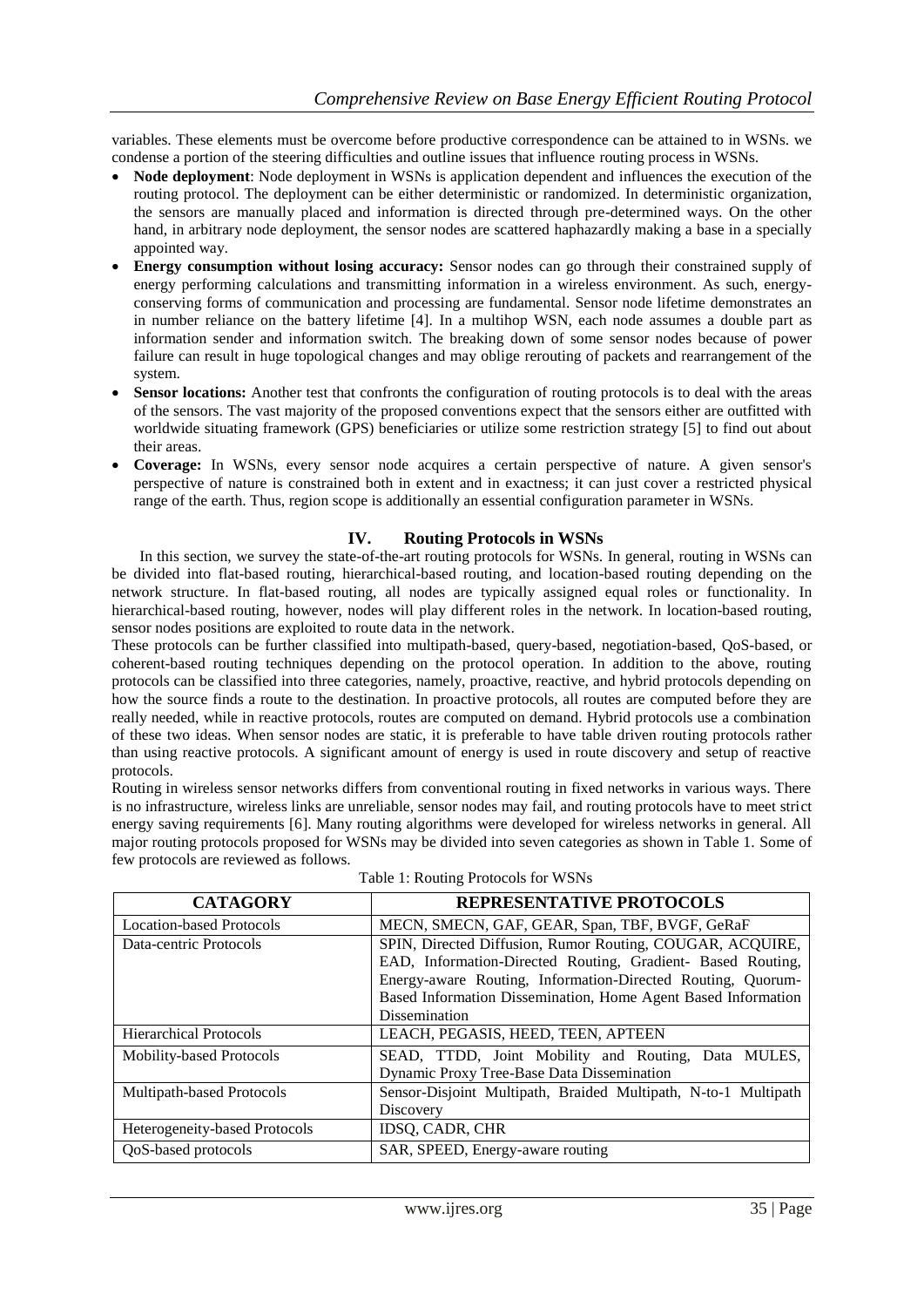**Geographic Adaptive Fidelity (GAF):** GAF [15] is primarily proposed for MANETs and is an energyaware routing protocol, but can also be used for WSNs because it favors energy conservation. The design of GAF is motivated based on an energy model that considers energy consumption due to the reception and transmission of packets as well as idle (or listening) time when the radio of a sensor is on to detect the presence of incoming packets. GAF basically depends on the principle of turning off unwanted sensors while maintaining a fixed level of routing fidelity (or uninterrupted connectivity between communicating sensors).



Fig. 1 State transition diagram of GAF

As shown in Figure 1, the GAF state transition diagram has mainly three states, namely, discovery, active, and sleeping. In the sleeping state of a sensor, then, for energy savings, it turns off its radio. When it enters the discovery state of a sensor, it exchanges discovery messages in the same grid to learn about other sensors. And Even in the active state, a sensor continuously broadcasts its discovery messages about its state to inform equivalent sensors. The total time spent in each one of these following states can be tuned depending on several factors, such as its needs and sensor mobility by the application. GAF main motive to maximize the system lifetime by reaching a state where each grid has only one active sensor based on sensor ranking rules. For example, a sensor in the active state has a higher rank than a sensor in the discovery state. A sensor with longer expected lifetime has a higher rank.

**Sensor Protocols for Information via Negotiation (SPIN):** SPIN [7] protocol was designed to improve classic flooding protocols and overcome the problems they may cause, for example, implosion and overlap. The SPIN protocols are resource aware and resource adaptive. The sensors running the SPIN protocols are able to compute the energy consumption required to compute, send, and receive data over the network. Thus, they can make informed decisions for efficient use of their own resources. The SPIN protocols have mainly two key mechanisms namely negotiation and resource adaptation. SPIN enables the sensors to negotiate with each other before any data dissemination can occur in order to avoid injecting nonuseful and redundant information in the network. SPIN uses meta-data as the descriptors of the data that the sensors want to disseminate. The notion of meta-data avoids the occurrence of overlap given sensors can name the interesting portion of the data they want to get. It may be noted here that the size of the meta-data should definitely be less than that of the corresponding sensor data.

There are two protocols in the SPIN family: SPIN-1 (or SPIN-PP) and SPIN-2 (or SPIN-EC) [7]. While SPIN-l uses a negotiation mechanism to reduce the consumption of the sensors, SPIN-2 uses a resourceaware mechanism for energy savings. Both protocols allow the sensors to exchange information about their sensed data, thus helping them to obtain the data they are interested in.

- **Directed Diffusion:** Directed diffusion [8] is a data-centric routing protocol for sensor query dissemination and processing. It meets the main requirements of WSNs such as energy efficiency, scalability, and robustness. Directed diffusion has various key elements namely data naming, interests and gradients, data propagation, and reinforcement. A sensing capability can be demonstrated by a number of attribute-value pairs. In the directed diffusion process, in the beginning, the sink specifies a low information rate for upcoming events. After that, the sink can reinforce one particular sensor to send events with a higher data rate by resending the original interest message with a smaller interval. Likewise, if a neighboring sensor receives this interest message and finds that the sender's interest has a higher data rate than before, and this data rate is higher than that of any existing gradient, it will reinforce one or more of its neighbours.
- **Rumor Routing:** Rumor routing is a logical compromise between query flooding and event flooding app schemes. Rumor routing is an efficient protocol if the number of queries is between the two intersection points of the curve of rumor routing with those of query flooding and event flooding. Rumor routing is based on the concept of agent, which is a long-lived packet that traverses a network and informs each sensor it encounters about the events that it has learned during its network traverse. An agent will travel the network for a certain number of hops and then die.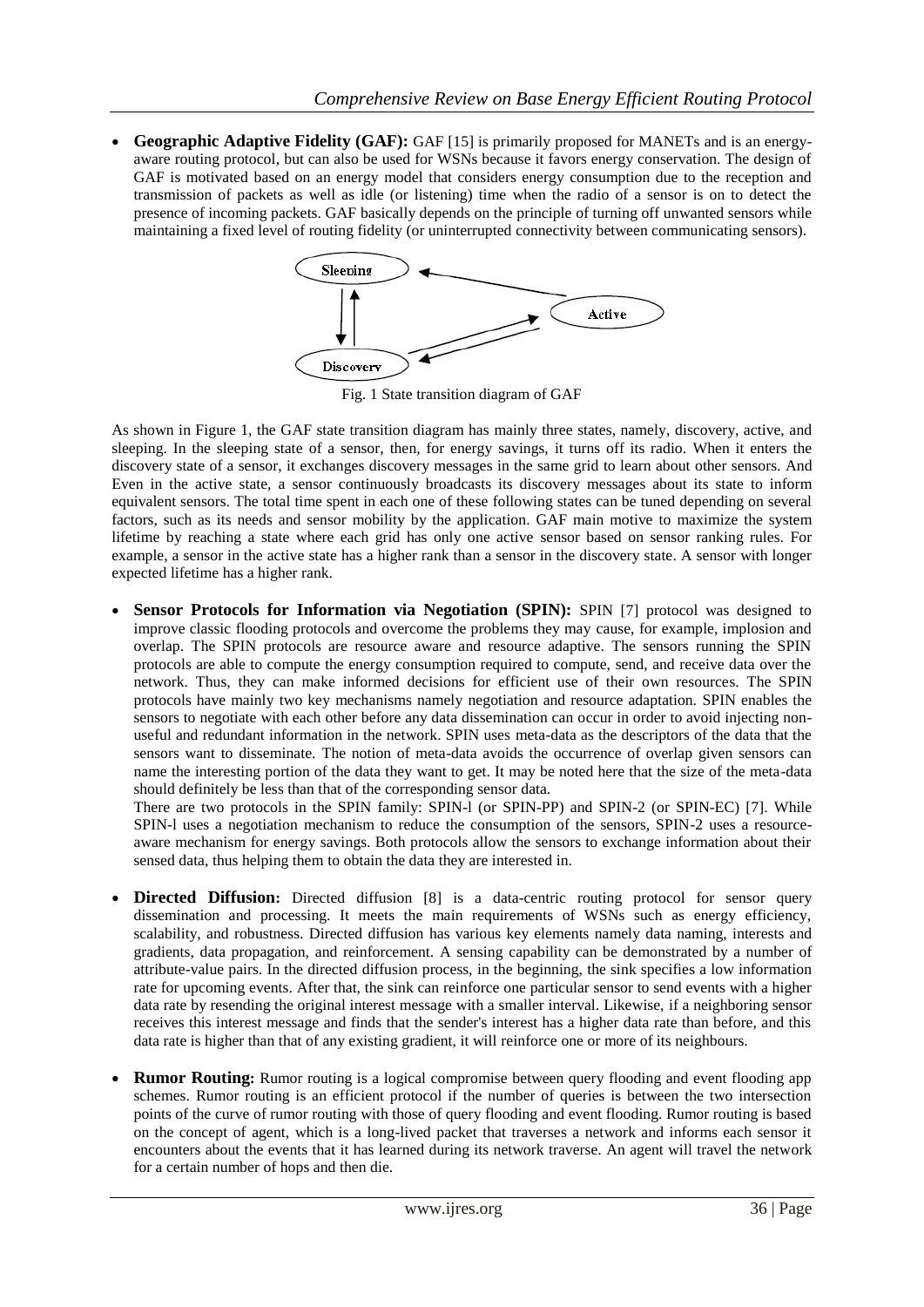- **Low-energy adaptive clustering hierarchy (LEACH):** LEACH [9] is the first and most popular energy-efficient hierarchical clustering algorithm for WSNs that was proposed for reducing power consumption. In LEACH, the clustering task is rotated among the nodes, based on duration. Direct communication is used by each cluster head (CH) to forward the data to the base station (BS). It uses clusters to prolong the life of the wireless sensor network. LEACH is based on an aggregation (or fusion) technique that combines or aggregates the original data into a smaller size of data that carry only meaningful information to all individual sensors. LEACH divides the a network into several cluster of sensors, which are constructed by using localized coordination and control not only to reduce the amount of data that are transmitted to the sink, but also to make routing and data dissemination more scalable and robust. LEACH uses a randomize rotation of high-energy CH position rather than selecting in static manner, to give a chance to all sensors to act as CHs and avoid the battery depletion of an individual sensor and dieing quickly. The operation of LEACH is divided into rounds having two phases each namely (i) a setup phase to organize the network into clusters, CH advertisement, and transmission schedule creation and (ii) a steady-state phase for data aggregation, compression, and transmission to the sink.
- **Disjoint Paths**: Sensor-disjoint multipath routing [10] is a multipath protocol that helps find a small number of alternate paths that have no sensor in common with each other and with the primary path. In sensor-disjoint path routing, the primary path is best available whereas the alternate paths are less desirable as they have longer latency. The disjoint makes those alternate paths independent of the primary path. Thus, if a failure occurs on the primary path, it remains local and does not affect any of those alternate paths. The sink can determine which of its neighbors can provide it with the highest quality data characterized by the lowest loss or lowest delay after the network has been flooded with some low-rate samples. Although disjoint paths are more resilient to sensor failures, they can be potentially longer than the primary path and thus less energy efficient.
- **Braided Paths:** Braided multipath [10] is a partially disjoint path from primary one after relaxing the disjointedness constraint. To construct the braided multipath, first primary path is computed. Then, for each node (or sensor) on the primary path, the best path from a source sensor to the sink that does not include that node is computed. Those best alternate paths are not necessarily disjoint from the primary path and are called idealized braided multipaths. Moreover, the links of each of the alternate paths lie either on or geographically close to the primary path. Therefore, the energy consumption on the primary and alternate paths seems to be comparable as opposed to the scenario of mutually ternate and primary paths. The braided multipath can also be constructed in a localized manner in which case the sink sends out a primary-path reinforcement to its first preferred neighbor and alternate-path reinforcement to its second preferred neighbor.

## **V. CONCLUSION**

One of the main challenges in the design of routing protocols for WSNs is energy efficiency due to the scarce energy resources of sensors. The ultimate objective behind the routing protocol design is to keep the sensors operating for as long as possible, thus extending the network lifetime. The energy consumption of the sensors is dominated by data transmission and reception. Therefore, routing protocols designed for WSNs should be as energy efficient as possible to prolong the lifetime of individual sensors, and hence the network lifetime. In this paper, we have surveyed a sample of routing protocols by taking into account several classification criteria, including location information, network layering and in-network processing, data centricity, path redundancy, network dynamics, QoS requirements, and network heterogeneity. For each of these categories, we have discussed a few example protocols.

## **REFERENCES**

- [1] "21 ideas for the 21st century", Business Week, Aug. 30 1999, pp. 78-167.
- [2] S.K. Singh, M.P. Singh, and D.K. Singh, "A survey of Energy-Efficient Hierarchical Cluster-based Routing in Wireless Sensor Networks", International Journal of Advanced Networking and Application (IJANA), Sept.–Oct. 2010, vol. 02, issue 02, pp. 570– 580.
- [3] S.K. Singh, M.P. Singh, and D.K. Singh, "Energy-efficient Homogeneous Clustering Algorithm for Wireless Sensor Network", International Journal of Wireless & Mobile Networks (IJWMN), Aug. 2010, vol. 2, no. 3, pp. 49-61.
- [4] W. Heinzelman, A. Chandrakasan and H. Balakrishnan, "Energy-Efficient Communication Protocol for Wireless Microsensor Networks," Proceedings of the 33rd Hawaii International Conference on System Sciences (HICSS '00), January 2000.
- [5] 14. N. Bulusu, J. Heidemann, and D. Estrin, "GPS-less Low Cost Outdoor Localization for Very Small Devices", IEEE Personal Communication Magazine, vol. 7, no. 5, Oct. 2000, pp. 28-34.
- [6] S. Misra et al. (eds.), Guide to Wireless Sensor Networks, Computer Communications and Networks, DOI: 10.1007/978-1-84882- 218-4 4, Springer-Verlag London Limited 2009.